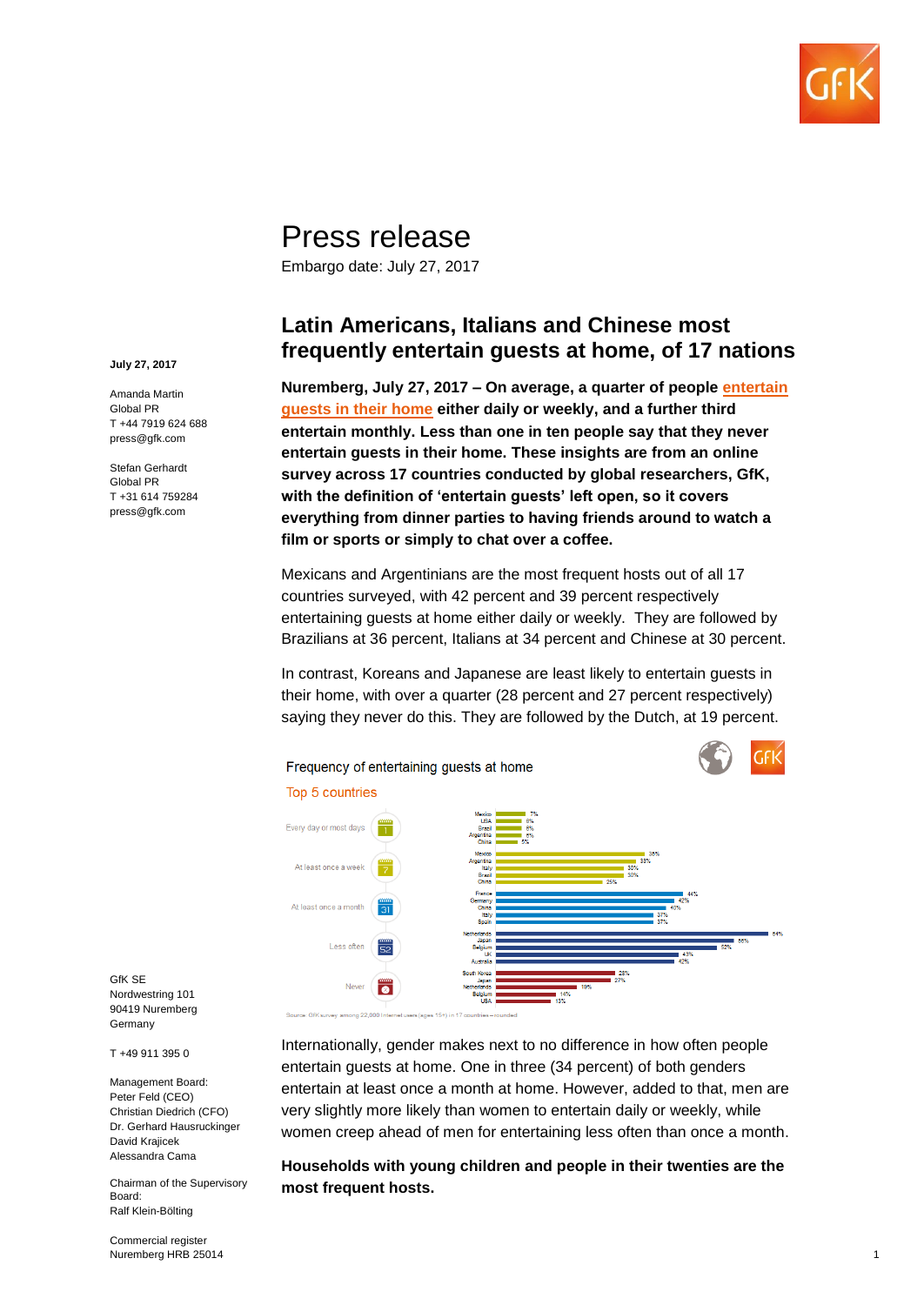

People living in households where there are no children aged under 20 living at home are less frequent hosts than those with children. In the nochildren households, only 19 percent welcome guests on a daily or weekly basis. This climbs to 28 percent of those with teenage children (13 to 19 years old) in the household, 32 percent of those with children aged between six and twelve, and peaks at 37 percent of those with children under six.



Looking at the data by age group, the frequency of entertaining guests at home tends to decrease with age. A third (34 percent) of those in their twenties say they entertain guests either daily or weekly, falling to 30 percent of those in their thirties, 18 percent of those in their forties, 15 percent of those in their fifties and 12 percent of those aged 60 and over.



By combining these survey insights with purchase data from consumer panels and point of sales tracking, plus market knowledge of cultural influences, GfK helps manufacturers, supermarkets and retailers to identify high-potential audiences and opportunities, both globally and at countryspecific level – covering areas such as FMCG, groceries, beverages,